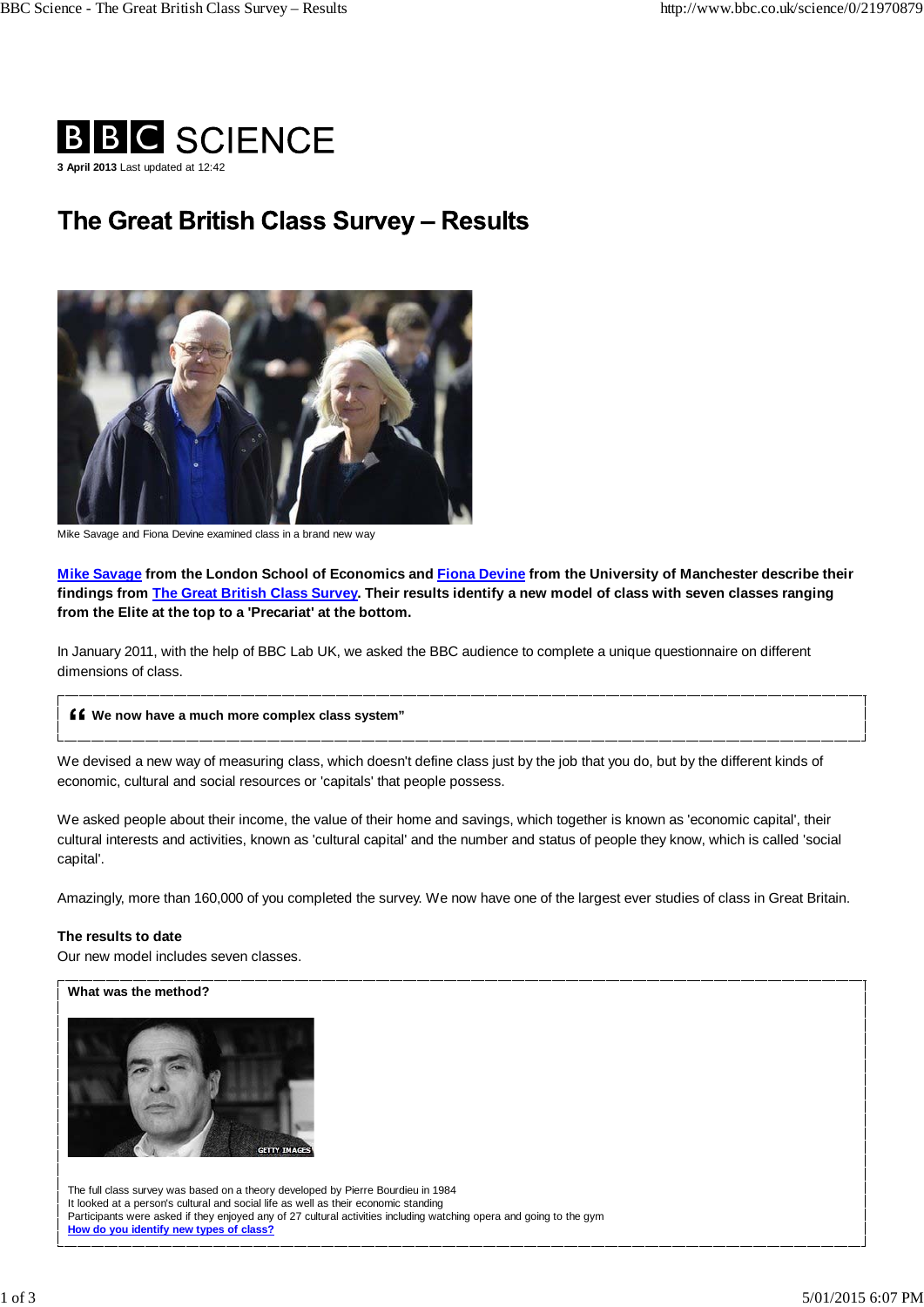**Elite:** This is the most privileged class in Great Britain who have high levels of all three capitals. Their high amount of economic capital sets them apart from everyone else.

**Established Middle Class:** Members of this class have high levels of all three capitals although not as high as the Elite. They are a gregarious and culturally engaged class.

**Technical Middle Class:** This is a new, small class with high economic capital but seem less culturally engaged. They have relatively few social contacts and so are less socially engaged.

**New Affluent Workers:** This class has medium levels of economic capital and higher levels of cultural and social capital. They are a young and active group. **Emergent Service Workers:** This new class has low economic capital but has high levels of 'emerging' cultural capital and high social capital. This group are young and often found in urban areas.

**Traditional Working Class:** This class scores low on all forms of the three capitals although they are not the poorest group. The average age of this class is older than the others.

Precariat: This is the most deprived class of all with low levels of economic, cultural and social capital. The everyday lives of members of this class are precarious.

**Other unique findings**

**Twentieth-century middle-class and working-class stereotypes are out of date.** Only 39% of participants fit into the Established Middle Class and Traditional Working Class categories.

**The very rich and very poor are still with us in the 21st Century"**

The traditional working class is changing. It's smaller than it was in the past. The new generation are more likely to be Affluent Workers or Emergent Service Workers.

**People consume culture in a complicated way.** The Technical Middle Class are less culturally engaged while emergent service workers participate in various activities.

**The extremes of our class system are very important.** The Elite and Precariat often get forgotten with more focus on the middle and working classes. We've discovered detailed findings about them.

**What did we measure?**

People tend to think they belong to a particular class on the basis of their job and income. These are aspects of economic capital. Sociologists think that your class is indicated by your cultural capital and social capital. Our analysis looked at the relationship between economic, cultural and social capital.

The **findings have been published in the journal Sociology** and were presented at a conference of the British Sociological Association.

**Who took part?**



A total of 161,458 people from around the UK completed the survey. The majority (86%) lived in England while 8% lived in Scotland, 3% in Wales and 1% in Northern Ireland.



Of that total, 91,458 men (56%) and 69,902 women (43%) completed the survey. They had an average age of 35 and 145,521 participants (90%) described themselves as 'white'.